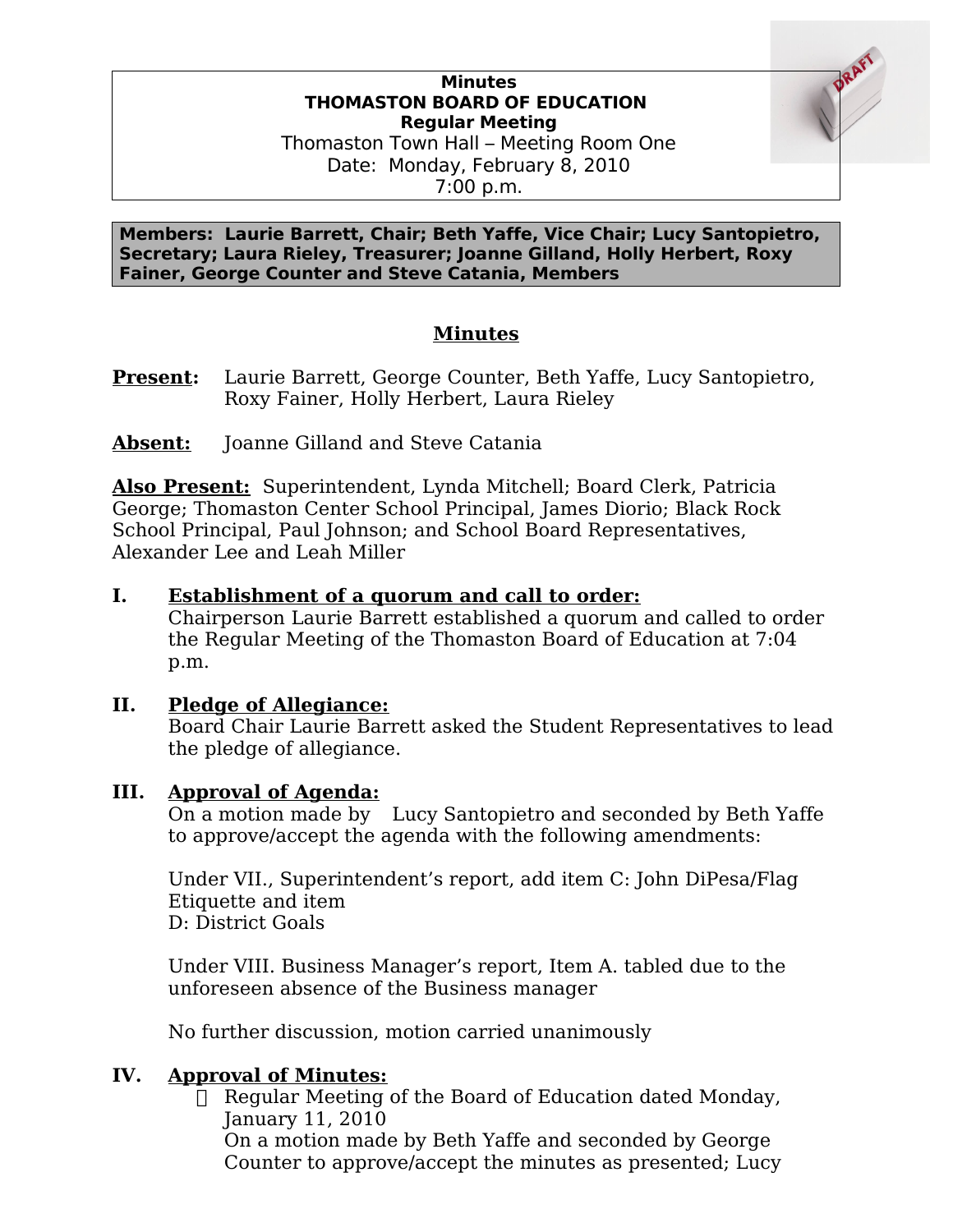Santopietro abstains; no further discussion; motion carried unanimously.

- Budget Subcommittee Meeting of Wednesday, January 13, 2010 On a motion made by Lucy Santopietro and seconded by Holly Herbert to approve/accept the minutes as presented; no further discussion; motion carried unanimously.
- Budget Subcommittee Meeting of Wednesday, January 27, 2010 On a motion made by Lucy Santopietro and seconded by Holly Herbert to approve/accept the minutes as presented; no further discussion; motion carried unanimously.
- $\Box$  Special Meeting of the Board of Education dated Monday, February 1, 2010 On a motion made by Beth Yaffe and seconded by Roxy Fainer to approve/accept the minutes as presented; Laurie Barrett abstains; no further discussion; motion carried unanimously.

## **V. Public Participation:** n/a

### **VI. Communications:** n/a

#### **VII. Superintendent's Report**

- A. Student of the Month Leah Miller Superintendent Mitchell read from Leah's resume and cited a few of her accomplishments, which included her honor roll and National Honor Society statuses. Additionally, Ms. Mitchell noted that Leah is a CAPT Scholar, a Student Council Representative and an athlete.
- B. Invite Legislators to attend Board of Education Meetings Ms. Mitchell expressed the difficulty in trying to balance the budget with the number of unfunded mandates placed on the district. She thought that inviting legislators to future meetings might bring forward where the district is and the challenges that it faces. She feels that the mandates are sometimes insurmountable.

Board member Lucy Santopietro noted that she spoke with John Piscopo regarding the growing number of unfunded mandates and the burden they place on an already overburdened school district. Mr. Piscopo invited Lucy to generate a list of those mandates to bring to the state.

C. Flag Etiquette

Superintendent Mitchell met briefly with John DiPesa, a local Veteran, who has offered to bring discussions regarding flag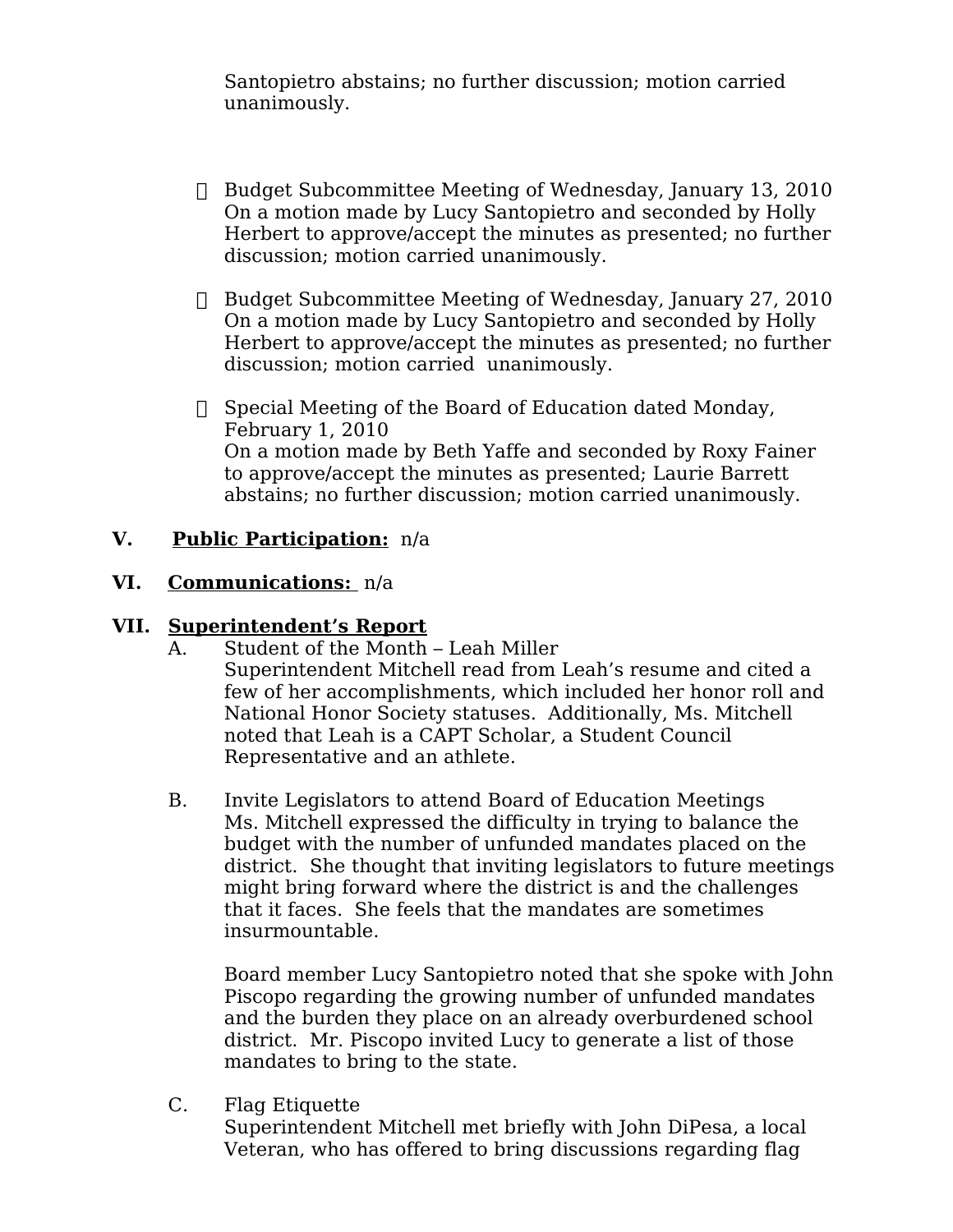etiquette to the schools, something that he is impassioned about. Administrators will be given his contact information.

D. District Goals

Based on the administrator's goals and mandates, an incomplete draft of what would ultimately be the district goals was prepared by the Superintendent. The draft was then forwarded to the administrators for their contribution. She stated that the mission statement was only a place holder, adding that it needs to be a very strong mission and a concerted effort. In order to carry it forward, everyone in the district has to participate; all three schools, the Superintendent, the Board, administrators, and teachers.

Board member Beth Yaffe felt that the services provided by CABE in the past, which offered assistance in establishing goals and a mission statement, were very helpful. It was suggested that perhaps a district workshop which encompassed the same process be entertained.

### **VIII. Business Manager's Report:**

A. Second Quarter Financial Update (tabled due to Business Manager Sue Laone's unforeseen absence)

### **IX. Administrators' Reports:**

- A. Pupil Services Director, Nancy Schnyer (no report)
- B. High School Principal, John Perrucci (written report)

Board member George Counter brought forward a question regarding the high school's written report, which addressed the subject of bullying . He stated that on a recent trip to Massachusetts, he learned that a middle school child, a young girl, had committed suicide due to bullying. He said, "A lot of times it isn't a problem, until it is a problem." He felt the Thomaston School District should have a position and a statement addressing the issue. Lucy Santopietro responded to his concerns by stating that the high school currently has in place a "Second Step" program which addresses various issues relating to bullying. Her child, an 8th grade student at the high school, attends the program every Wednesday with his classmates. Roxy Fainer added that bullying is addressed in the student handbook. It was also noted that the Superintendent has a "no tolerance" letter on the district's webpage. Principal Diorio commented on a school climate survey which will be made available to parents, students and staff in the near future. The object of the survey will be to provide a snapshot view of each school's climate from their perspective allowing for a more "proactive" than "reactive" approach.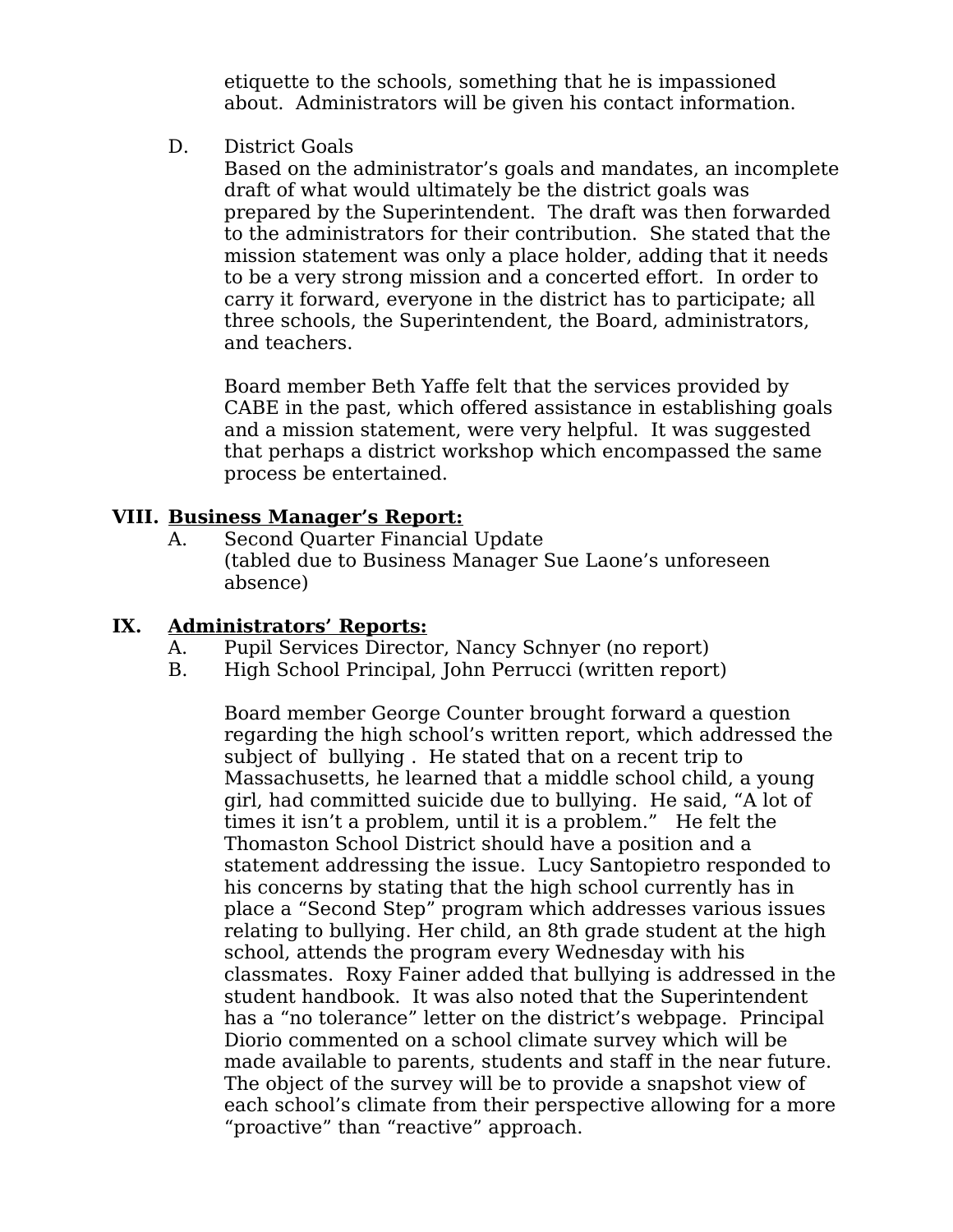Mr. Counter also requested that the Superintendent ask for clarification from Mr. Perrucci on his use of "I" and "we" in his written report. Who is "we"? Is it the Board, the faculty or another group?

Another issue brought forward from Mr. Counter related to the cost on transitioning from SASI to Power School software. Quoting from the last page of Mr. Perrucci's report, "our new server must be installed before we can install the Power School software", he asked if it was part of the technology budget. Superintendent Mitchell said that the money was incorporated into the budget because the district has to make the transition. She added that the server is a mandate in order to meet the needs of the Power School software.

Some questions and discussion ensued on the servers and software as to whether or not they were actually in place. Principal Johnson indicated that the district has the software but it is not being used currently. Plans are to train personnel over the summer and to have the district up and running by the first of September.

- C. Thomaston Center School Principal, James Diorio In addition to his written report, Mr. Diorio added that the bid opening for the auditorium will take place on Tuesday, February 9, 2010 at 2:00 p.m. in Meeting Room One of the Thomaston Town Hall.
- D. Black Rock School Principal, Paul Johnson The following items were added during Mr. Johnson's oral presentation:

1. Helen Davis, the Food Service Manager at Black Rock School was highlighted due to the recent Health Department inspection where Black Rock received a 100% compliance standing. He stated that Helen does a wonderful job and is worthy of recognition for her efforts.

2. A math screening test report, generated by the math intervention teacher Sue Dalka, was distributed to Board members by Mr. Johnson. Although all students in the school were tested, the information provided to the Board outlined results for kindergarten and first graders only. For first graders, the number of students performing at or above goal had increased from 57 to 79 and the number of students performing at proficient or below had decreased from 35 to 14. For kindergarteners, the number of students performing at goal or above increased from 35 to 52 and the number of students performing at proficient or lower decreased from 31 to 15.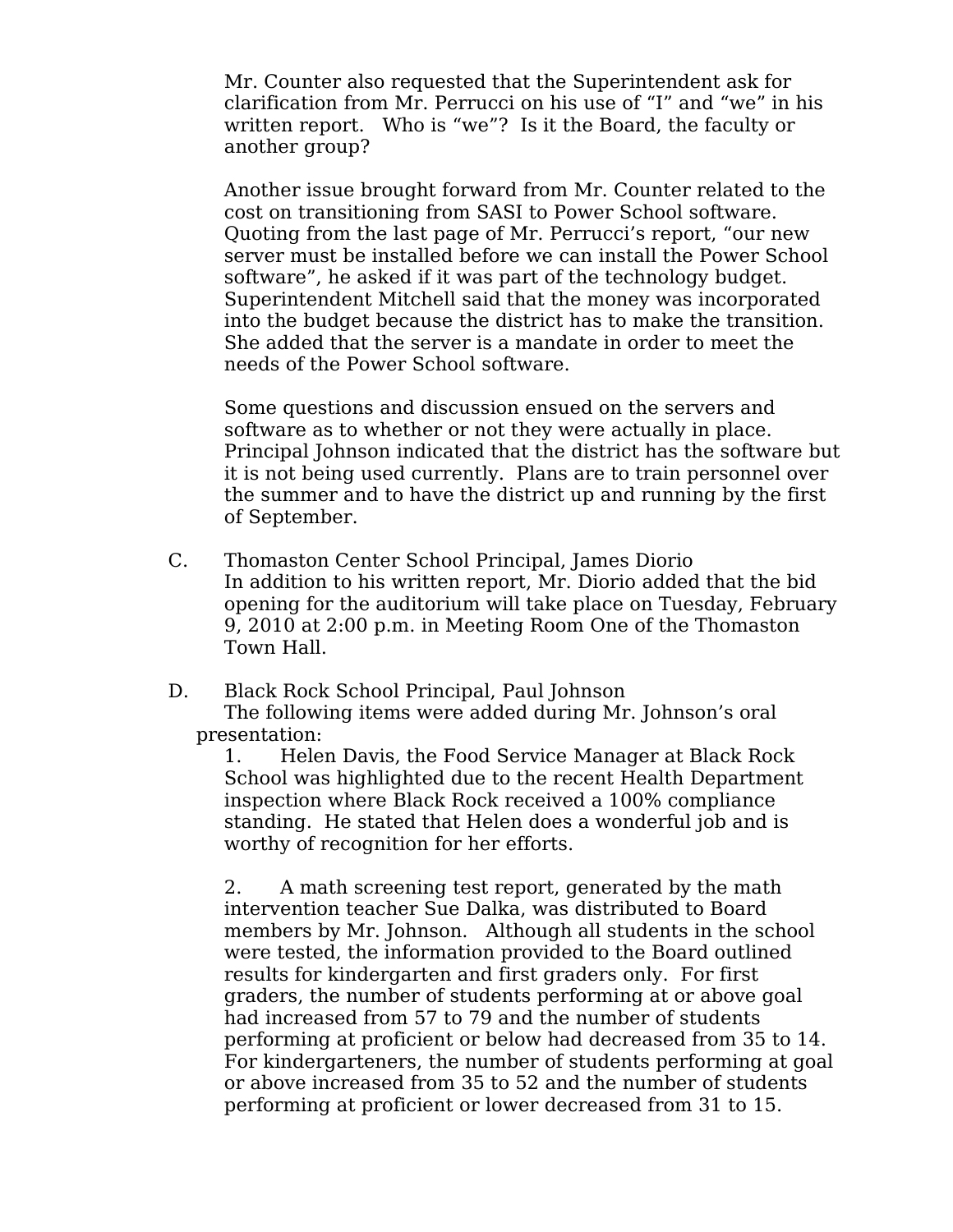Board member Beth Yaffe asked Mr. Johnson if the testing was part of the RtI weekly assessments (Response to Intervention) to which he replied that it was. He reported that all youngsters that were proficient, basic and below basic all had intervention above and beyond the classroom which was provided by Sue Dalka.

3. Mr. Johnson and Mr. Diorio are preparing for their second cross-grade meeting. Discussed during these meetings are assessments that are actually being used in the classroom, strategies used when a student doesn't comprehend the material, and smart goals, which are written with a very specific outcome in mind. The second meeting is scheduled for May.

### **X. Student Representatives' Reports:**

The students reported that plans for Spirit Week were being completed with a different activity planned for each day. The week culminates with a pep rally.

Board member Roxy Fainer asked the students about their attempts at publicity. They indicated that they made contact with several papers, the Waterbury Republican and the Thomaston Express, with no response from the Waterbury Republican. Laurie Barrett was quick to respond that the Waterbury Republican did, however, report on their recent fundraising endeavor.

## **XI. Standing Committee Reports:**

### A. Budget:

On a motion made by Laura Rieley and seconded by Lucy Santopietro to approve/accept the budget expenditures and monthly transfers as presented; no further discussion; motion carries unanimously.

## B. Curriculum/Instruction:

New Course Descriptions/Thomaston High School In Mr. Perrucci's absence, Ms. Mitchell reviewed the course descriptions included in the board agenda. New courses for the high school program of studies, if approved, would include Information Technology Research and Development, The AMP Math System, SAT Review, Mathematical Modeling, Robotics, and a Corrective Reading Program.

Board Member, George Counter, asked how the courses came to fruition. Mark Olsen, a math teacher at the high school, offered his perspective stating that his department would meet, make a recommendation and then bring it to administration.

Laurie Barrett asked if there might be any budgetary concerns with the new courses, using the Robotics course as her primary example.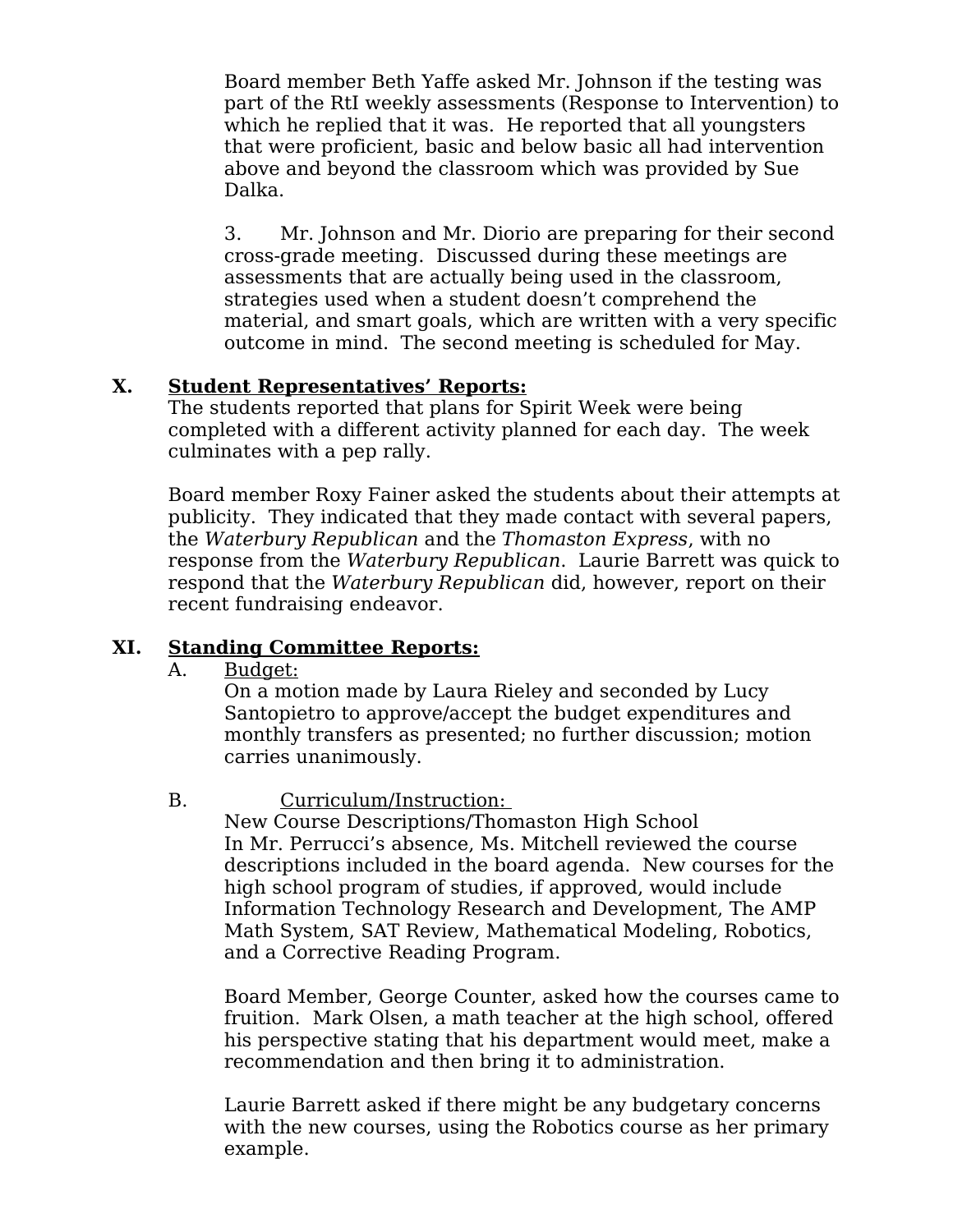On a motion made by Beth Yaffe and seconded by Lucy Santopietro to approve/accept the new course as described; no further discussion; motion carried unanimously.

- C. Maintenance/Facilities: No report
- D. Technology: No report
- E. Personnel:

Assistant Principal Posting

Mr. Banas currently serves in the position of Interim Assistant Principal at the high school. Board member Beth Yaffe asked to have the posting done as quickly as possible as there are only five months remaining in the school year. She thought it would be best to bring the new assistant principal in as soon as possible. Other members felt that July  $1<sup>st</sup>$  would be the best time due to budget concerns and for ease of transition. Ultimately, it was decided that the start date would be negotiable.

- F. Transportation: No report
- G. Athletics: No report
- H. Long Range Task Force/Building Committee: No report
- I. Policy: No report
- J. Government Relations: No report
	- K. Affiliations: CABE: A Day on the Hill Laurie Barrett reminded Board members of the CABE sponsored event, "A Day on the Hill."

## **XII. Old Business:**

A. Cable Television Advisory Council George Counter indicated that he attended the January  $14<sup>th</sup>$ meeting and will also attend the next meeting which is scheduled for March  $11<sup>th</sup>$ . He asked the administrators what Cable Television does for the schools. Principal Johnson said that cable television is provided to all classrooms.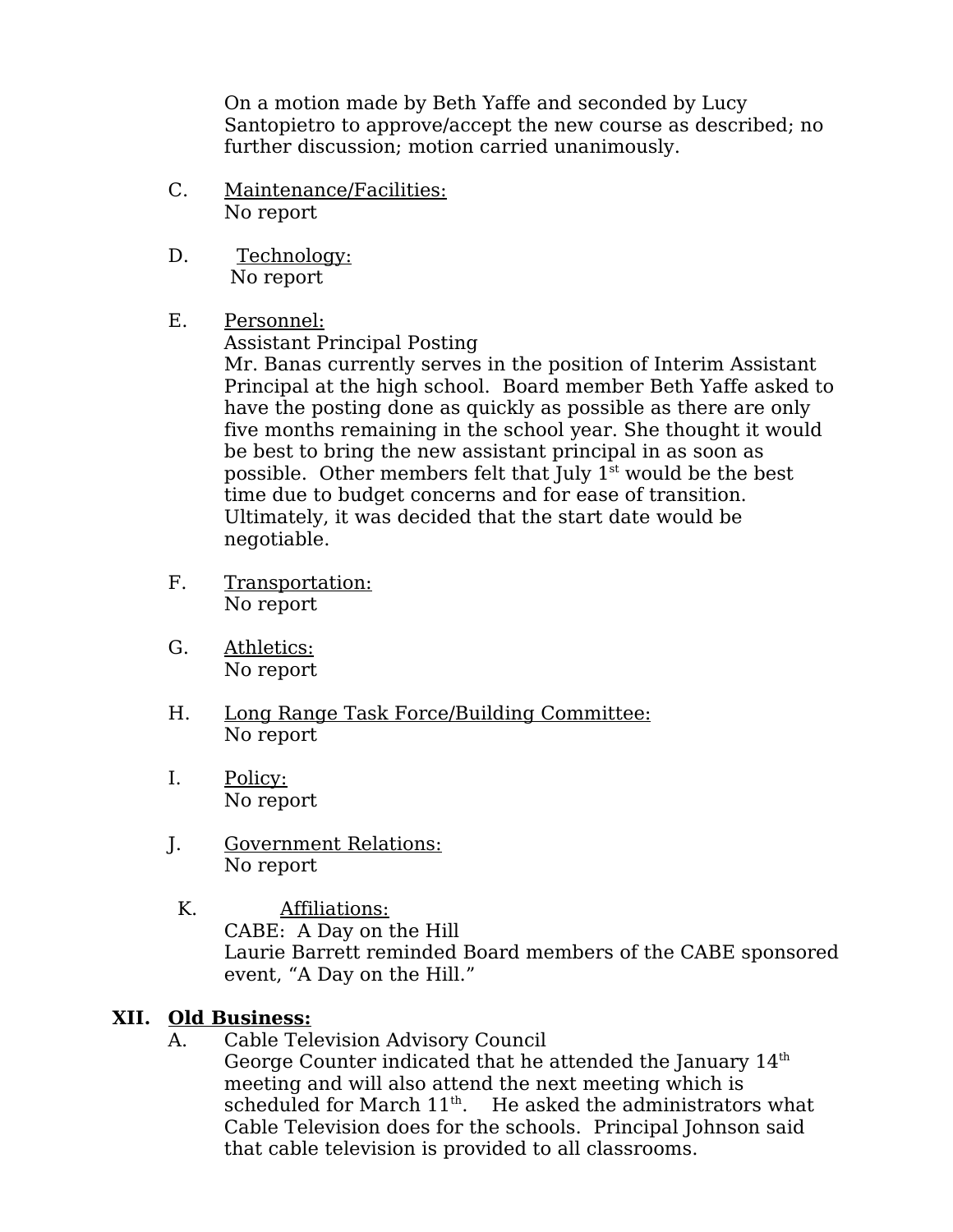Track Update

Co-Chair, Chris Martin and Mark Olsen, members of the newly formed Track/Athletic Committee brought to the Board the committee's plan to construct a track/athletic facility in Thomaston. The purpose of the meeting was two-fold: to share information gathered to date and to obtain the Board's support.

Mr. Martin provided each Board member with information that was recently submitted to the Capital Improvement Committee, which included a preliminary cost estimate of \$1,200,000 for the project.

Mr. Martin said that the committee is energized behind fundraising and obtaining grants. Several locations under consideration were made available for Board members to view. No decisions have been made to date.

A motion was made by George Counter and seconded by Beth Yaffe that the Thomaston Board of Education lend moral support to the Track/Athletic Committee in their efforts to provide a track to the citizens of Thomaston.

No further discussion; motion carried unanimously.

**XIII. New Business:**

None

### **XIV: Items for Future Agendas:**

#### **XV. Executive Session:**

Motion for Executive Session made by Beth Yaffe, seconded by Lucy Santropietro; to discuss personnel issues relating to the Superintendent's evaluation, motion passed unanimously at 8:20 p.m.

The following individuals entered into the Executive Session:

Lynda Mitchell, Superintendent of Schools Board of Education Members: Laurie Barrett George Counter Beth Yaffe Lucy Santopietro Roxy Fainer Holly Herbert Laura Rieley

#### **Public Session:**